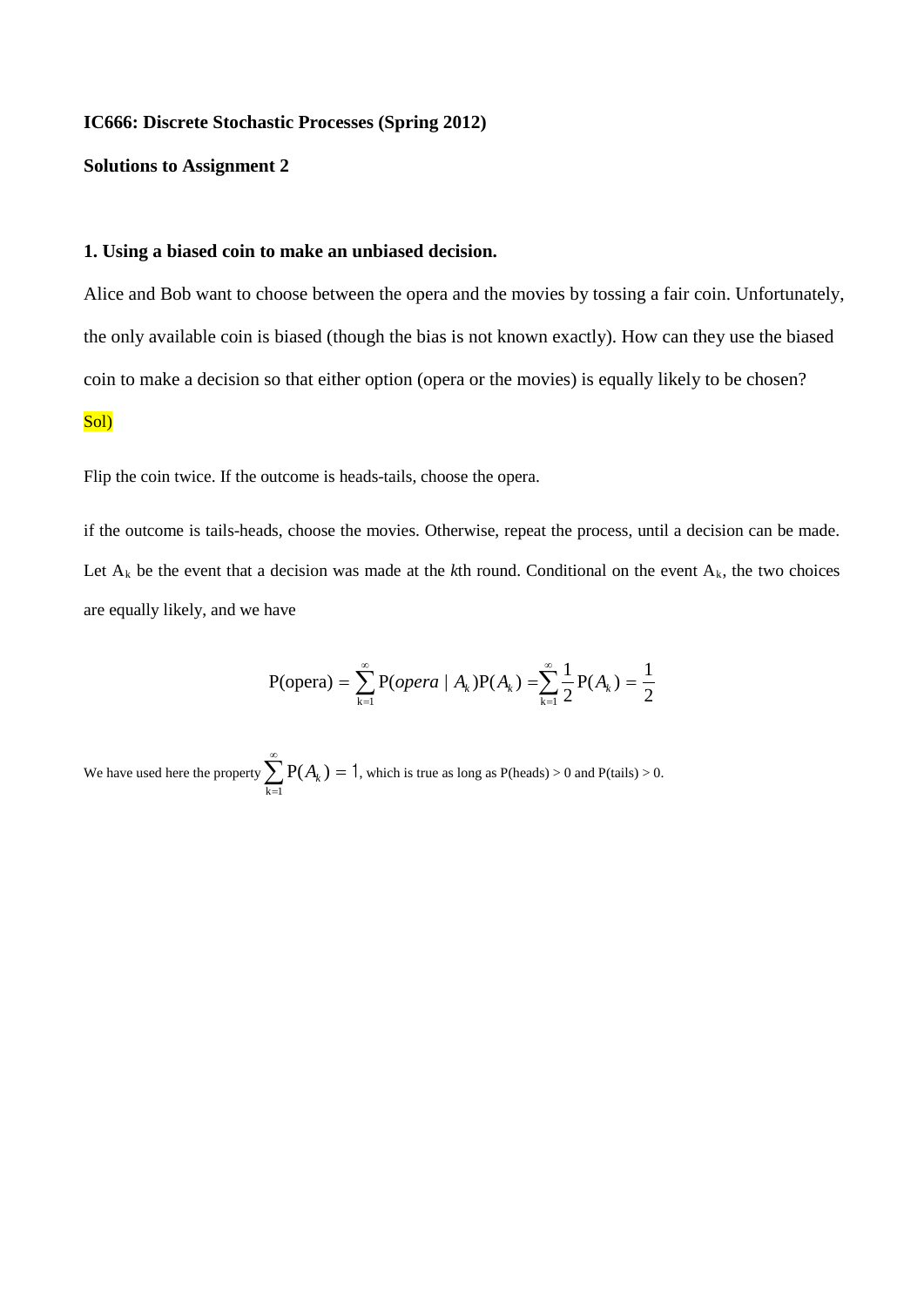**2. St.Petersburg paradox.** You toss independently a fair coin and you count the number of tosses until the first tail appears. If this number is  $n$ , you receive  $2<sup>n</sup>$  dollars. What is the expected amount that you will receive? How much would you be willing to pay to play this game?

# Sol)

The expected value of the gain for a single game is infinite since if  $X$  is your gain, then

$$
E[X] = \sum_{k=1}^{\infty} 2^k \cdot 2^{-k} = \sum_{k=1}^{\infty} 1 = \infty
$$

Thus if you are faced with the choice of playing for given fee f or not playing at all, and your objective is to make the choice that maximizes your expected net gain, you would be willing to pay any value of f. However, this is in strong disagreement with the behavior of individuals. In fact experiments have shown that most people are willing to pay only about \$20 to \$30 to play the game. The discrepancy is due to a presumption that the amount one is willing to pay is determined by the expected gain. However, expected gain does not take into account a person's attitude towards risk taking.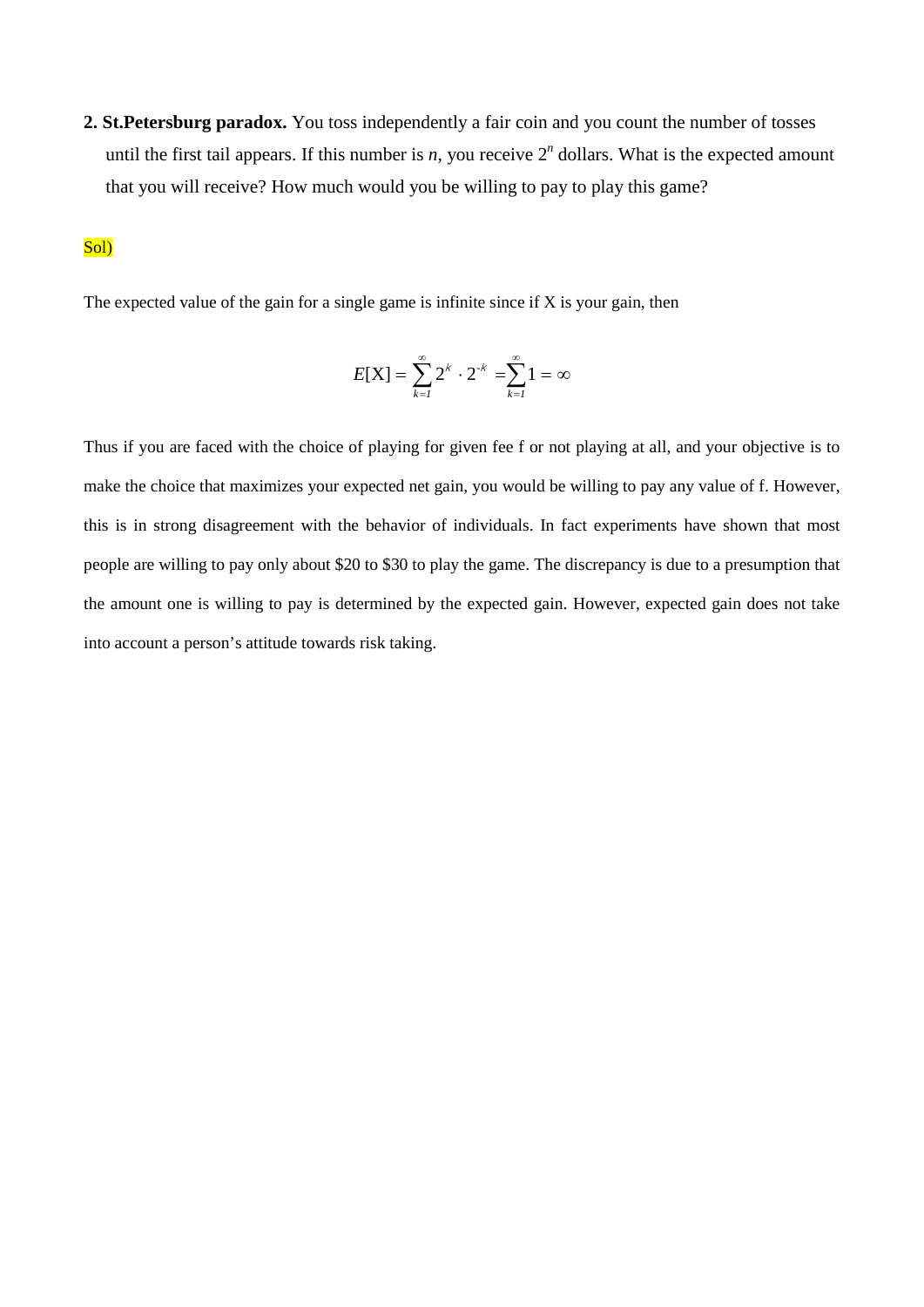- **3.** Alice passes through four traffic lights on her way to work, and each light is equally likely to be green or red, independently of the others.
- (a) What is the PMF, the mean, and the variance of the number of red lights that Alice encounters?
- (b) Suppose that each red light delays Alice by exactly two minutes. What is the variance of Alice's commuting time?

## Sol)

(a) Let X be the number of red lights that Alice encounters. The PMF of X is binomial with  $n = 4$  and  $p = 1/2$ .

The mean and the variance of X are  $E[X] = np = 2$  and  $var(X) = np(1 - p) = 4 \cdot (1/2) \cdot (1/2) = 1$ .

(b) The variance of Alice's commuting time is the same as the variance of the time by which Alice is delayed by the red lights. This is equal to the variance of 2*X*, which is  $4\text{var}(X) = 4$ .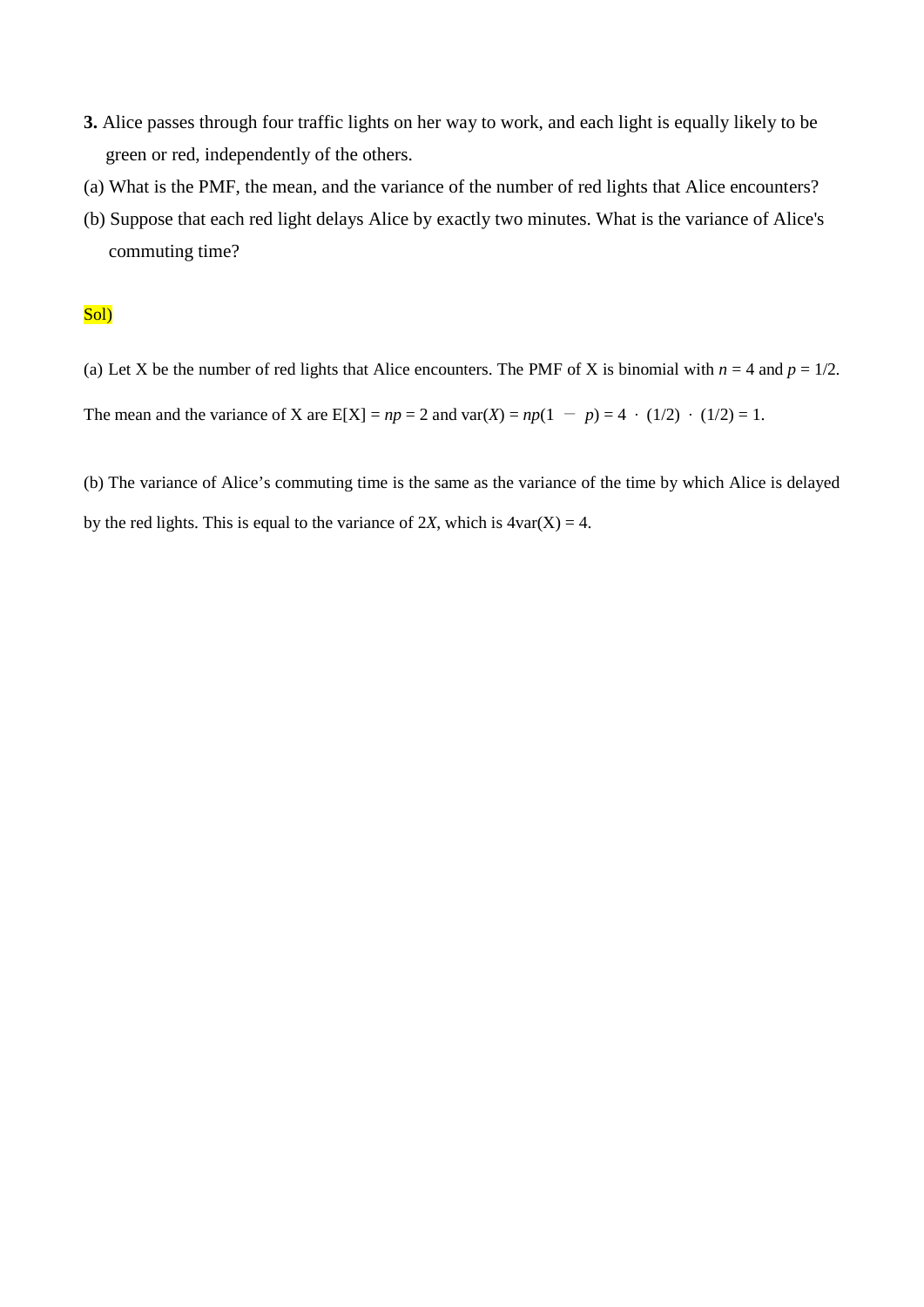- **4.** Let X and Y be independent random variables that take values in the set  $\{1,2,3\}$ . Let  $V = 2X + 2Y$ and  $W = X - Y$ .
- (a) Assume that  $P({X = k})$  and  $P({Y = k})$  are positive for any  $k \in {1,2,3}$ . Can *V* and *W* be independent? Explain. (No calculations needed.)

For the remaining parts of this problem, assume that *X* and *Y* are uniformly distributed on {1, 2, 3}

- (b) Find and plot  $p_V(v)$ . Also, determine E[V] and var(*V*).
- (c) Find and show in a diagram  $p_{V,W}(v, w)$ .
- (d) Find  $E[V/W > 0]$ .
- (e) Find the conditional variance of *W* given the event  $\{V=8\}$ .
- (f) Find and plot the conditional PMF  $p_{X/V}(x | v)$ , for all values.

### Sol)

- (a) *V* and *W* cannot be independent. Knowledge of one random variable gives information about the other. For instance, if  $V = 12$  we know that  $W = 0$ .
- (b) We begin by drawing the joint PMF of X and Y .



X and Y are uniformly distributed so each of the nine grid points has probability 1/9. The lines on the graph represent areas of the sample space in which V is constant. This constant value of V is indicated on each line. The PMF of V is calculated by adding the probability associated with each grid point on the appropriate line.

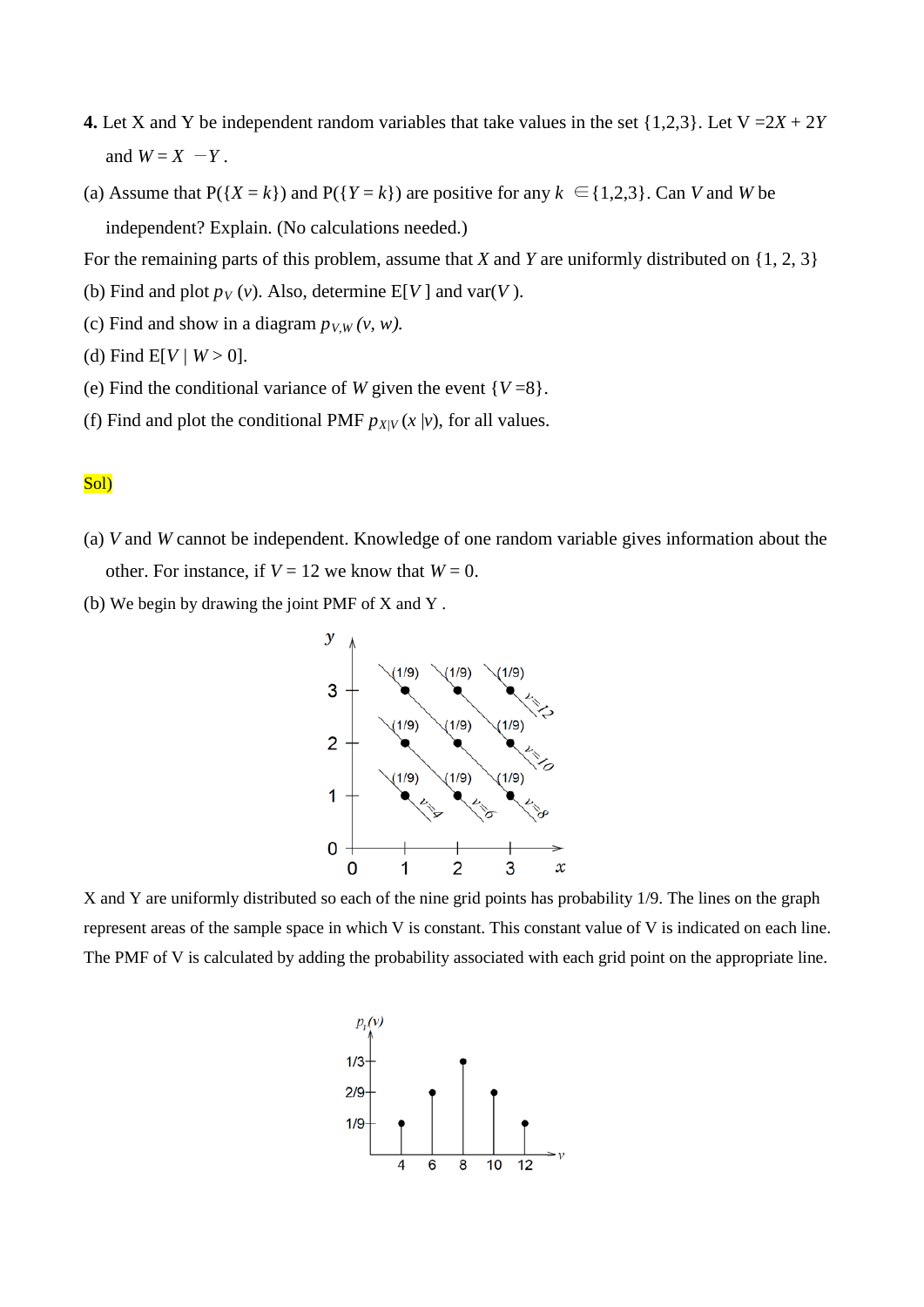By symmetry (or direct calculation),  $E[V] = 8$ . The variance is:

$$
var(V) = (4 \cdot 8)^2 \cdot \frac{1}{9} + (6 \cdot 8)^2 \cdot \frac{2}{9} + 0 + (10 \cdot 8)^2 \cdot \frac{2}{9} + (12 \cdot 8)^2 \cdot \frac{1}{9} = \frac{16}{3}
$$

Alternatively, note that V is twice the sum of two independent random variables,  $V = 2(X + Y)$ , and hence

$$
var(V) = var(2(X + Y)) = 2^2 var(X + Y) = 4(var(X) + var(Y)) = 4 \cdot 2var(X) = 8var(X)
$$

(Note the use of independence in the third equality; in the fourth one we use the fact that X and Y are identically distributed, therefore they have the same variance). Now, by the distribution of X, we can easily calculate that

$$
var(X) = \frac{1}{3}(1-2)^2 + \frac{1}{3}(2-2)^2 + \frac{1}{3}(3-2)^2 = \frac{2}{3}
$$

so that in total *3*  $var(V) = \frac{16}{2}$ , as before.

(c) We start by adding lines corresponding to constant values of *W* to our first graph in part (b):



Again, each grid point has probability 1/9. Using the above graph, we get  $p_{V,W}(v, w)$ 

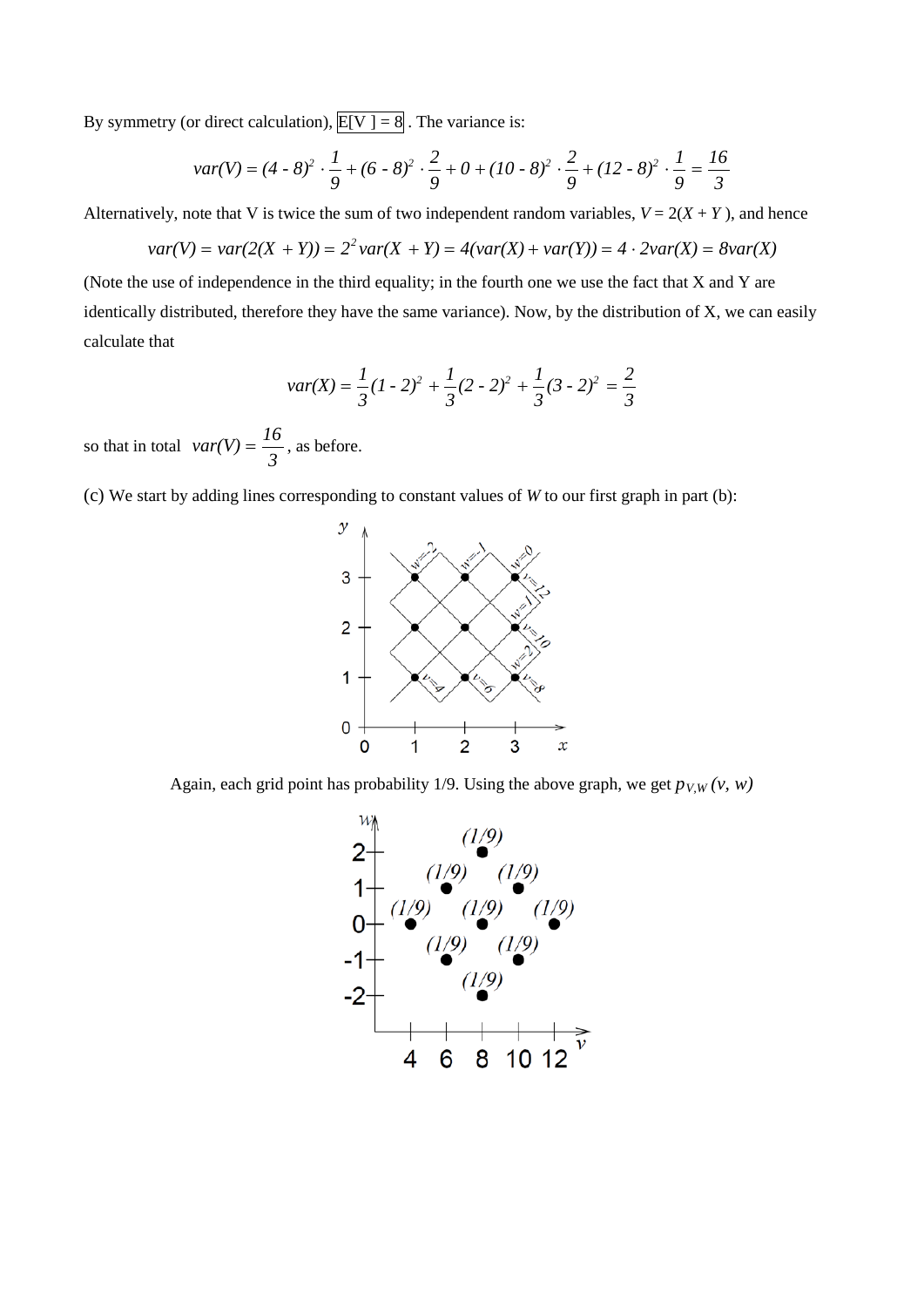(d) The event  $W > 0$  is shaded below:



By symmetry (or an easy calculation),  $E[V|W>0] = 8$ .

(e) The event  $\{V = 8\}$  is shaded below:



When V = 8, W can take on values in the set  $\{-2, 0, 2\}$  with equal probability. By symmetry (or an easy calculation),  $E[W | V = 8] = 0$ . The variance is:

$$
var(W / V = 8) = (-2 - 0)^2 \cdot \frac{1}{3} + (0 - 0)^2 \cdot \frac{1}{3} + (2 - 0)^2 \cdot \frac{1}{3} = \frac{8}{3}
$$

(f) Please refer to the first graph in part (b). When  $V = 4$ ,  $X = 1$  with probability 1. When  $V = 6$ , X can take on values in the set {1, 2} with equal probability. Continuing this reasoning for the other values of V , we get the following conditional PMFs, which we plot on one set of axes.



Note that each column of the graph is a separate conditional PMF and that the probability of each column sums to 1. This part of the problem illustrates an important point.  $p_{X/V}(x | v)$  is actually not a single PMF but a family of PMFs.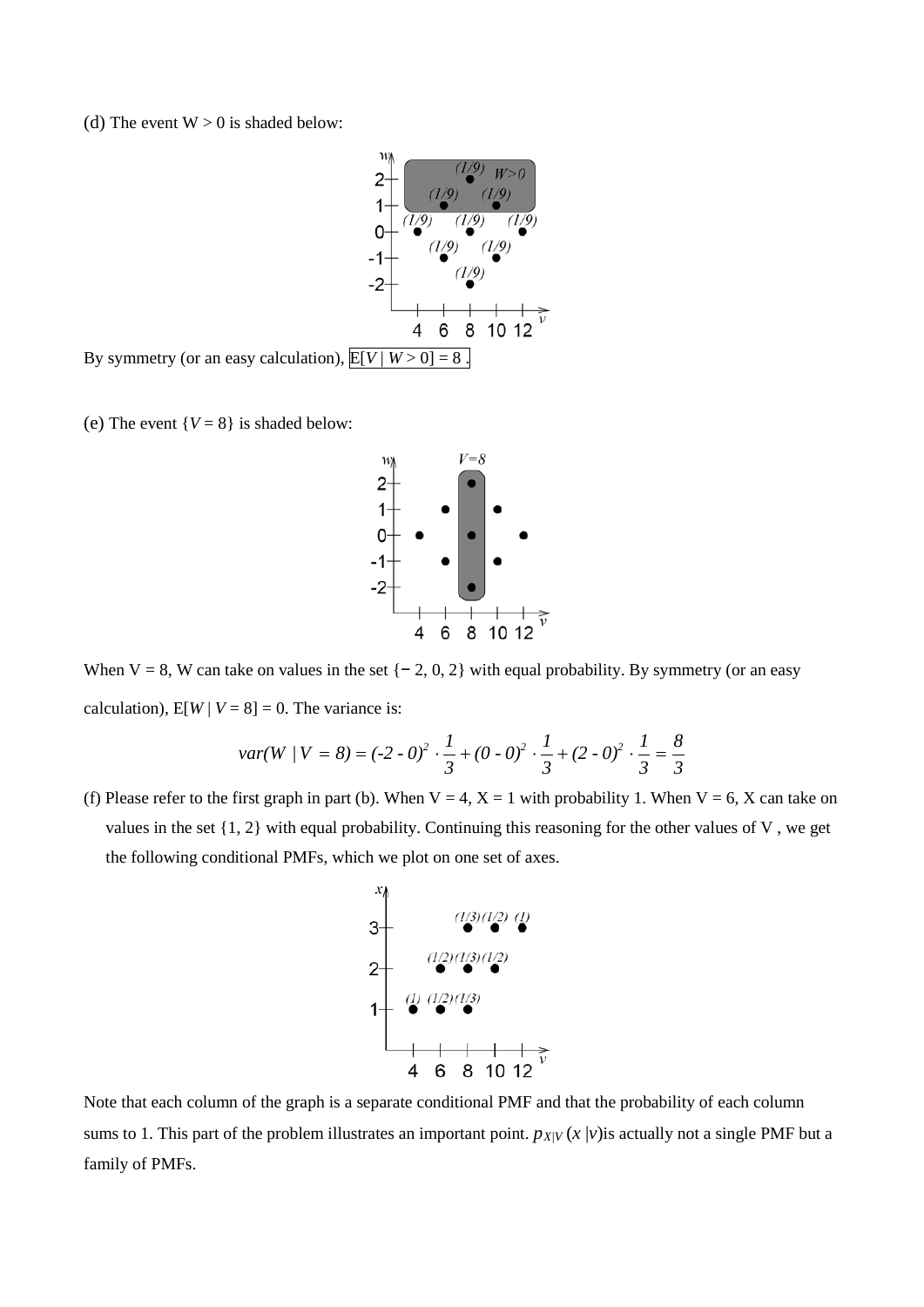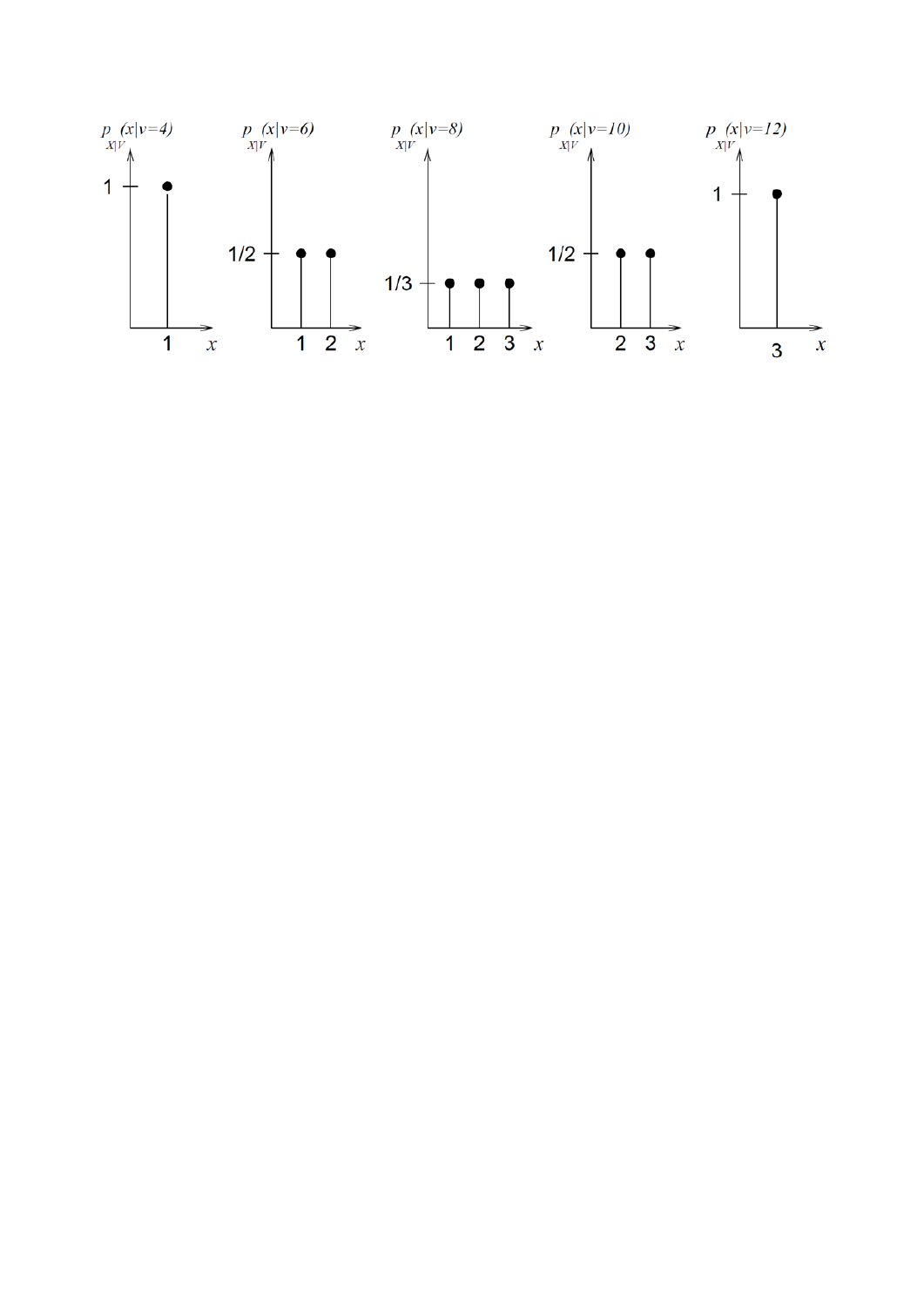**5.** An information source generates symbols at random from. a four-letter alphabet (a, b, c, d} with Probabilities  $P(a) = \frac{1}{2}$ ,  $P(b) = \frac{1}{4}$ , and  $P(c) = P(d) = \frac{1}{8}$ . A coding scheme encodes these symbols Into binary codes as follows:

| а | 0   |
|---|-----|
| b | 10  |
| c | 110 |
| d | 111 |

Let X be the r.v. denoting the length of the code, that is, the number of binary symbols (bits). (a) What is the range of X?

(b) Assuming that the generations of symbols are independent, find the probabilities  $P(X = I)$ ,  $P(X = 2)$ ,  $P(X = 3)$ , and  $P(X > 3)$ .

## Sol)

(a) The range of X is  $R_x = \{1, 2, 3\}$ 

(b) 
$$
P(X = 1) = P[{a}] = P(a) = \frac{1}{2}
$$
  
\n $P(X = 2) = P[{b}] = P(b) = \frac{1}{4}$   
\n $P(X = 3) = P[{c, d}] = P(c) + P(d) = \frac{1}{4}$   
\n $P(X > 3) = P(\phi) = 0$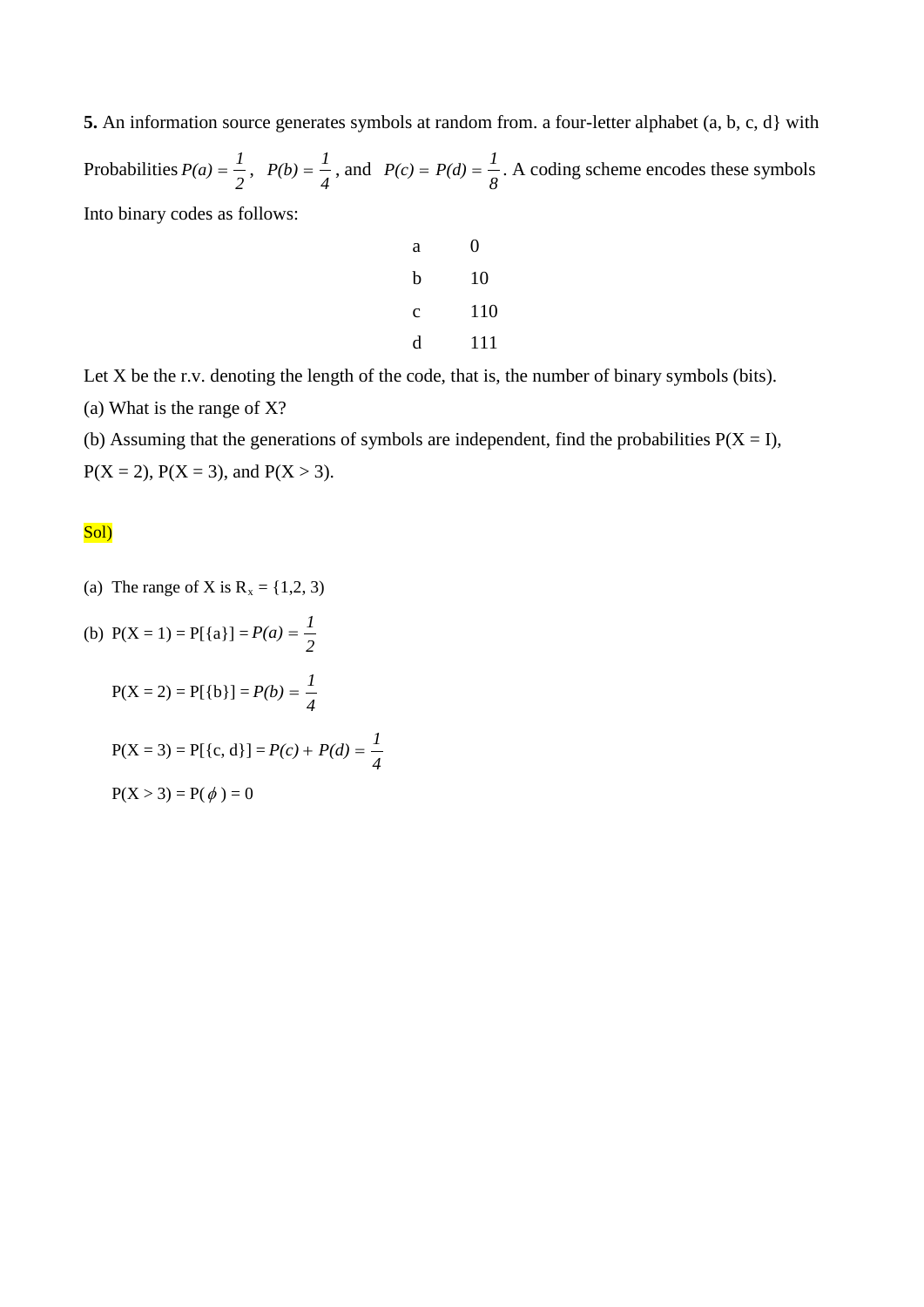**6. Suppose a discrete r.v. X has the following pmfs:**

$$
Px(1) = \frac{1}{2}
$$
  $Px(2) = \frac{1}{4}$   $Px(3) = \frac{1}{8}$   $Px(4) = \frac{1}{8}$ 

(a) Find and sketch the cdf  $F_X(x)$  of the r.v. *X*.

(b) Find (i)  $P(X \le 1)$ , (ii)  $P(1 < X \le 3)$ , (iii)  $P(1 \le X \le 3)$ .

Sol)

Equation cdf  $F_X(x)$  of the r.v. X.

$$
F_x(x) = P(X \leq x) = \sum_{x_k \leq x} p_x(x_k)
$$

We obtain

$$
F_x(x) = P(X \le x) = \begin{cases} 0 & x < 1 \\ \frac{1}{2} & 1 \le x < 2 \\ \frac{3}{4} & 2 \le x < 3 \\ \frac{7}{8} & 3 \le x < 4 \\ 1 & x \ge 4 \end{cases}
$$



Which is sketched in Fig 1.

**Figure 1**